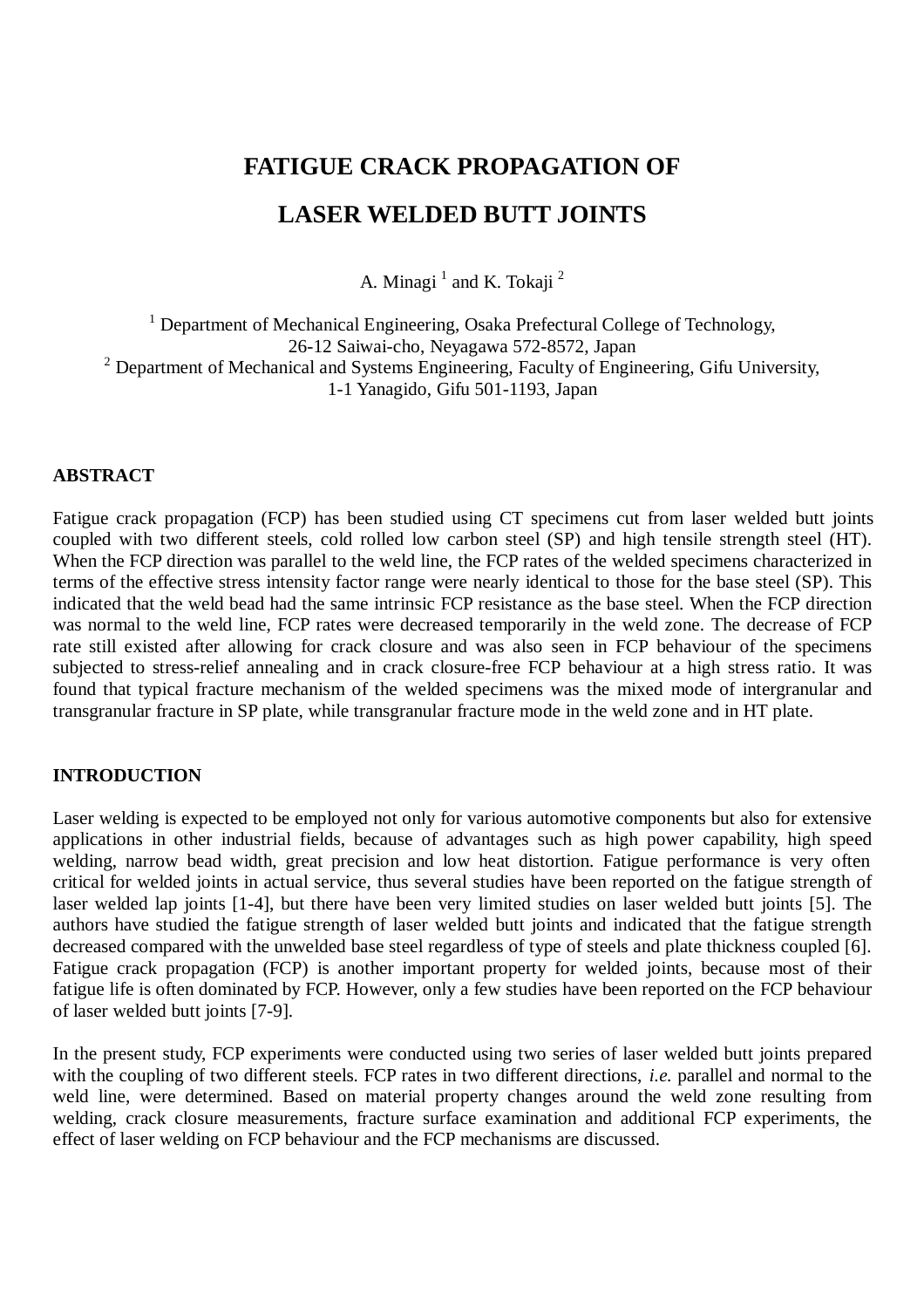# **EXPERIMENTAL DETAILS**

## *Specimen Preparation*

The materials used in the present study are cold rolled low carbon steel (JIS SPCC, designated SP hereafter) and high tensile strength steel (JIS APFC390, HT) with a plate thickness of 2mm. CT specimens employed are shown in Fig.1, which were cut from fatigue specimens with 40mm width used in a previous report [6]. FCP rates for two different directions, *i.e.* parallel and normal to the weld line, were determined, which are referred to as parallel type (P) and normal type (N), respectively. As shown in Table 1, the welded specimens are denoted as SP-P, HT-P, SP-N and HT-N for the combinations of two different steels and FCP directions. Welding was performed by  $CO<sub>2</sub>$  laser and the conditions are laser power: 5kW, welding speed: 0.42m/s, focus: surface, shielding gas: Ar  $5.10^{-4}$ m<sup>3</sup>/s.

# *Procedures*

Experiments were conducted on a 5kN capacity electro servohydraulic fatigue testing machine operating at a frequency of 30Hz. After introducing a precrack of 2mm long, increasing stress intensity factor range,  $\otimes K$ , tests were performed at a stress ratio, *R*, of 0.05 in laboratory air at ambient temperature. Crack closure was measured by a compliance method. Additional experiments were carried out at a high *R* of 0.7 to obtain crack closure-free FCP behaviour and also performed at *R*=0.05 using annealed specimens. Crack length was monitored by a travelling microscope with a resolution of  $10 \mid m$ .

Residual stress normal to the FCP direction was measured on both surfaces of the welded specimens by Xray diffraction method. In P-type specimens, measurements were made at the locations of 5mm distance from



**Figure 1:** Specimen configurations: (a) parallel type, (b) normal type.

| <b>TABLE 1</b>                           |
|------------------------------------------|
| COMBINATIONS OF STEEL AND FCP DIRECTION. |

| Specimen code | Steel     | FCP direction |
|---------------|-----------|---------------|
| $SP-P$        | $SP + SP$ | Parallel      |
| $HT-P$        | $SP + HT$ | Parallel      |
| $SP-N$        | $SF + SP$ | Normal        |
| HT-N          | $SP + HT$ | Normal        |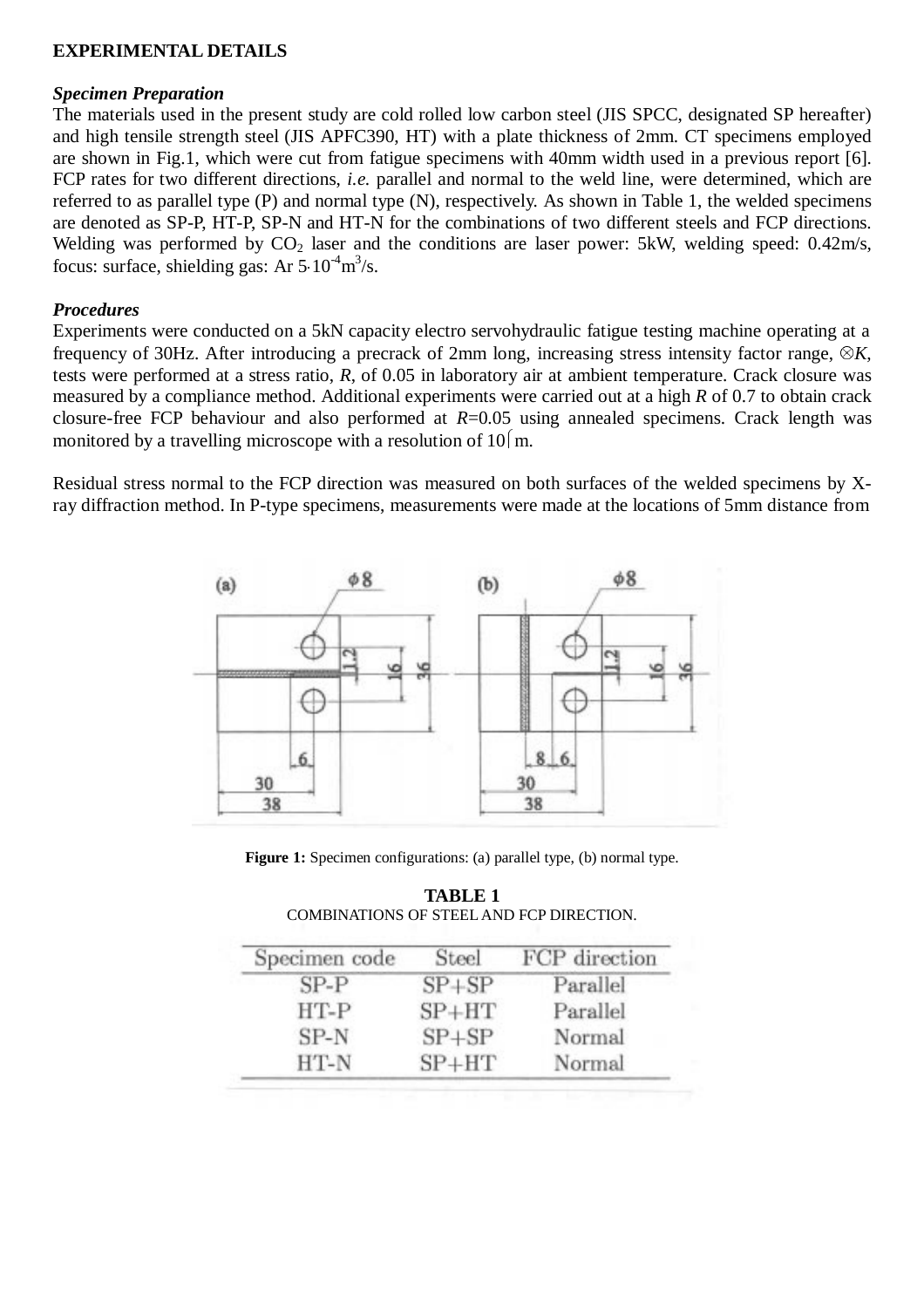the centre-line of the weld zone, while in N-type specimens, on the extension of the notch root.

#### **RESULTS**

#### *Residual Stress Distribution*

Residual stress distributions are shown in Fig.2. In P-type specimens (Fig.2(a)), compressive residual stresses exist regardless of type of steels coupled and HT-P has a slightly larger compressive residual stress than SP-P. In N-type specimens (Fig.2(b)), the hatched region represents the weld zone in which hardness was increased compared with the base steels. Tensile residual stresses are detected around the weld zone in both specimens and large compressive residual stresses exist in SP plate of HT-N.



**Figure 2:** Residual stress distributions: (a) parallel type, (b) normal type.

#### *FCP Behaviour at R=0.05*

The relationships between FCP rate,  $da/dN$ , and stress intensity factor range,  $\otimes K$ , are shown in Fig.3(a) and (b) for P-type and N-type specimens, respectively. Also included is the FCP behaviour for the unwelded base steel (SP-BASE) for comparison. The FCP rates for SP-P are slightly lower or higher in intermediate or high  $\otimes K$  regions respectively, than those for the base steel, but the differences are small, thus SP-P seems to have the same apparent FCP resistance as the base steel. On the contrary, HT-P exhibits considerably lower FCP rates compared with the base steel in the entire  $\otimes K$  region.



**Figure 3:** Relationships between FCP rate and stress intensity factor range at *R*=0.05: (a) parallel type, (b) normal type.

In N-type specimens, when cracks approach to the weld zone, FCP rates decrease gradually, reach the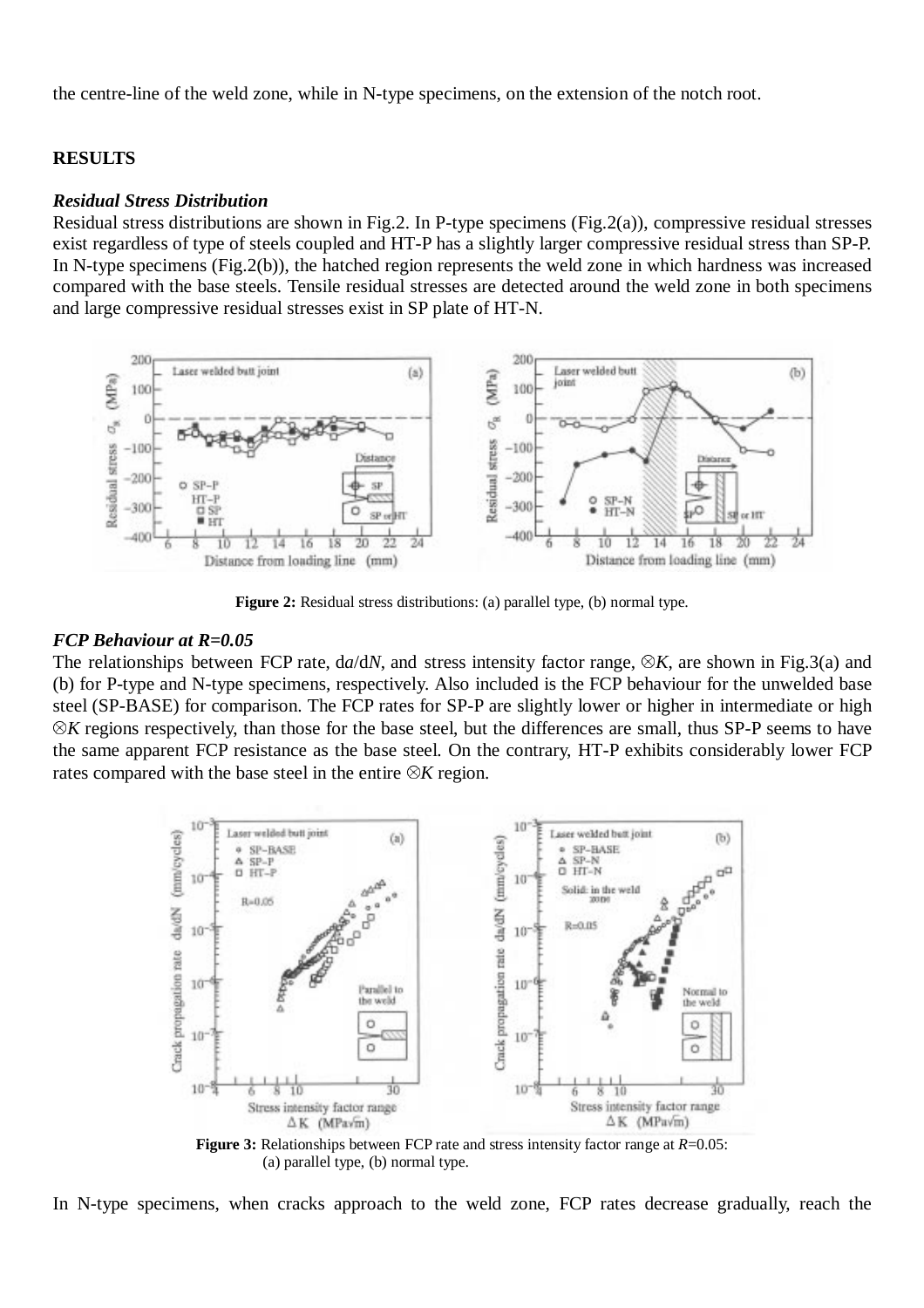minimum and then increase within the weld zone, and eventually recover the same rates as the base steel, as indicated by solid symbols in Fig.3(b). Such a temporary decrease of FCP rate was also observed in steel and titanium alloy laser welds by L.W.Tsay et al. [8] and L.W.Tsay and C.Y.Tsay [9], respectively.

#### *FCP Behaviour after Allowing for Crack Closure*

Crack closure level,  $K_{op}/K_{max}$ , is represented in Fig.4 as a function of  $K_{max}$ , where  $K_{op}$  and  $K_{max}$  are the crack opening and maximum stress intensity factors, respectively. SP-P shows nearly the same crack closure levels as the base steel, while the crack closure levels for HT-P are significantly higher than those for the base steel. Note that SP-N and HT-N exhibit higher crack closure levels within the weld zone.



**Figure 4:** Crack closure behaviour.

Figure 5 shows the FCP data of the welded specimens characterized in terms of the effective stress intensity factor range,  $\otimes K_{\text{eff}}$ . In P-type specimens (Fig.5(a)), the difference in FCP rate between SP-P and HT-P seen in Fig.3(a) completely disappears and both specimens show the same FCP behaviour, indicating that the higher apparent FCP resistance of HT-P is attributed to crack closure. Furthermore, the FCP behaviour of both specimens seems to be similar to that of the base steel because of a negligible difference in FCP rate. As can be seen in Fig.5(b), although the extent of the decrease of FCP rate in the weld zone for SP-N and HT-N is clearly reduced by taking into account crack closure, the decrease of FCP rate is still seen. This suggests that crack closure played a significant role in the decrease of FCP rate in the weld zone, but other factors should also be considered.



**Figure 5:** Relationships between FCP rate and effective stress intensity factor range at *R*=0.05: (a) parallel type, (b) normal type.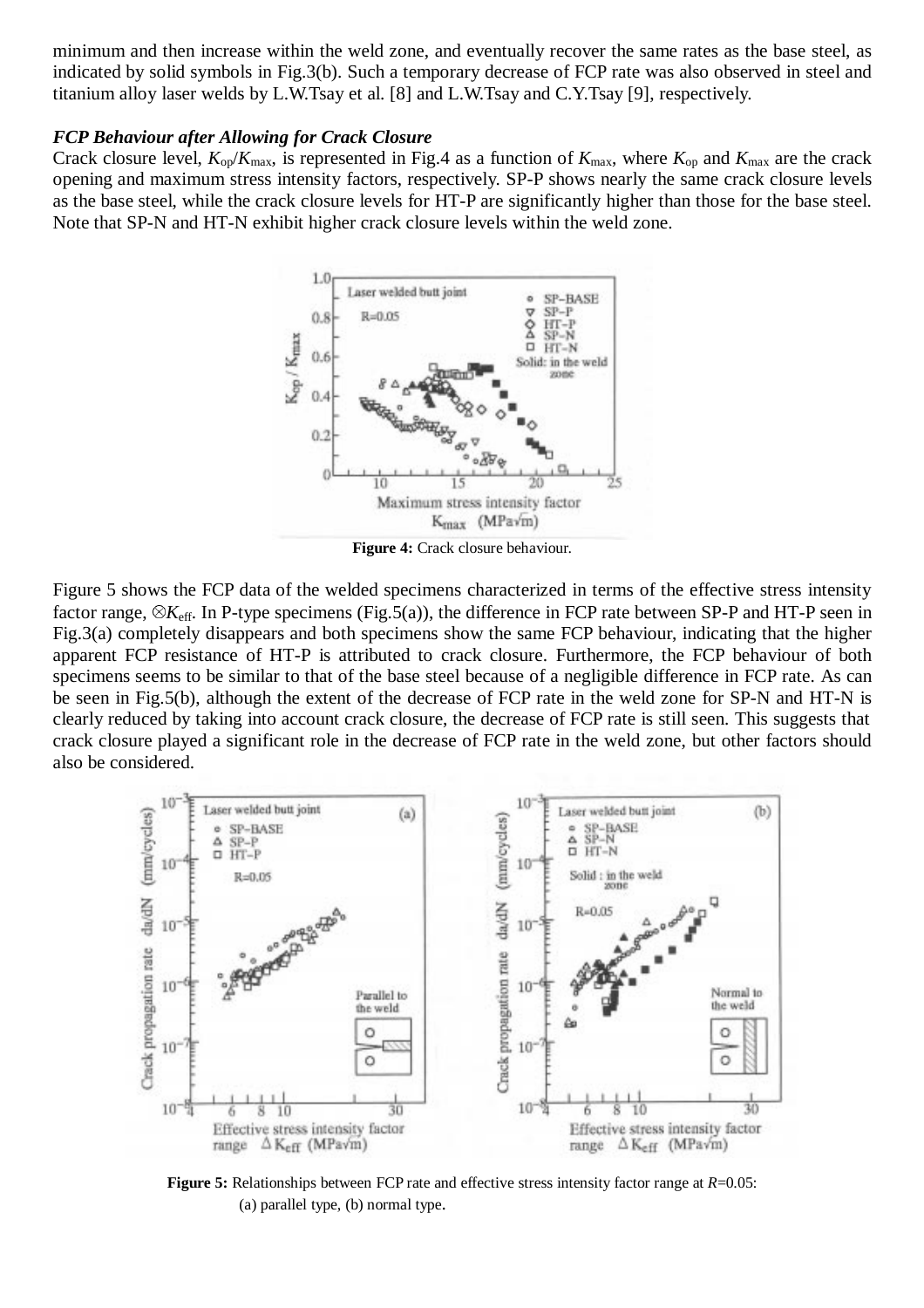#### *FCP Behaviour at R=0.7*

FCP experiments were conducted at a high *R* of 0.7 to obtain crack closure-free FCP behaviour and the obtained results are represented in Fig.6. In P-type specimens (Fig.6(a)), the FCP rates for both specimens, SP-P and HT-P, are identical independent of type of steels coupled and both specimens exhibit the same FCPbehaviour as the base steel, indicating that the weld zone has the same intrinsic FCP resistance as the base steel. In N-type specimens (Fig.6(b)), the FCP behaviour is basically similar to the FCP behaviour after allowing for crack closure shown in Fig.5(b) and the decrease of FCP rate can be seen in the weld zone, but the extent is clearly reduced compared with the data at *R*=0.05. This result also confirms that other factors than crack closure exert an influence on the decrease of FCP rate in the weld zone.



**Figure 6:** Relationships between FCP rate and stress intensity factor range at *R*=0.7: (a) parallel type, (b) normal type.

#### *FCP Behaviour of Annealed Specimens*

FCP rates for SP-N(SA) and HT-N(SA) subjected to stress-relief annealing at  $600\degree$  for 1h in vacuum are demonstrated in Fig.7(a) as a function of  $\mathcal{R}K$ . Both specimens show a decrease of FCP rate in the weld zone. Figure 7(b) represents the FCP data characterized in terms of  $\otimes K_{\text{eff}}$ . Note that the decrease of FCP rate in the weld zone is still seen in both specimens. Therefore, the FCP behaviour of the annealed specimens is



**Figure 7:** FCP behaviour at  $R=0.05$  in annealed specimens characterized in terms of (a) stress intensity factor range, (b) effective stress intensity factor range.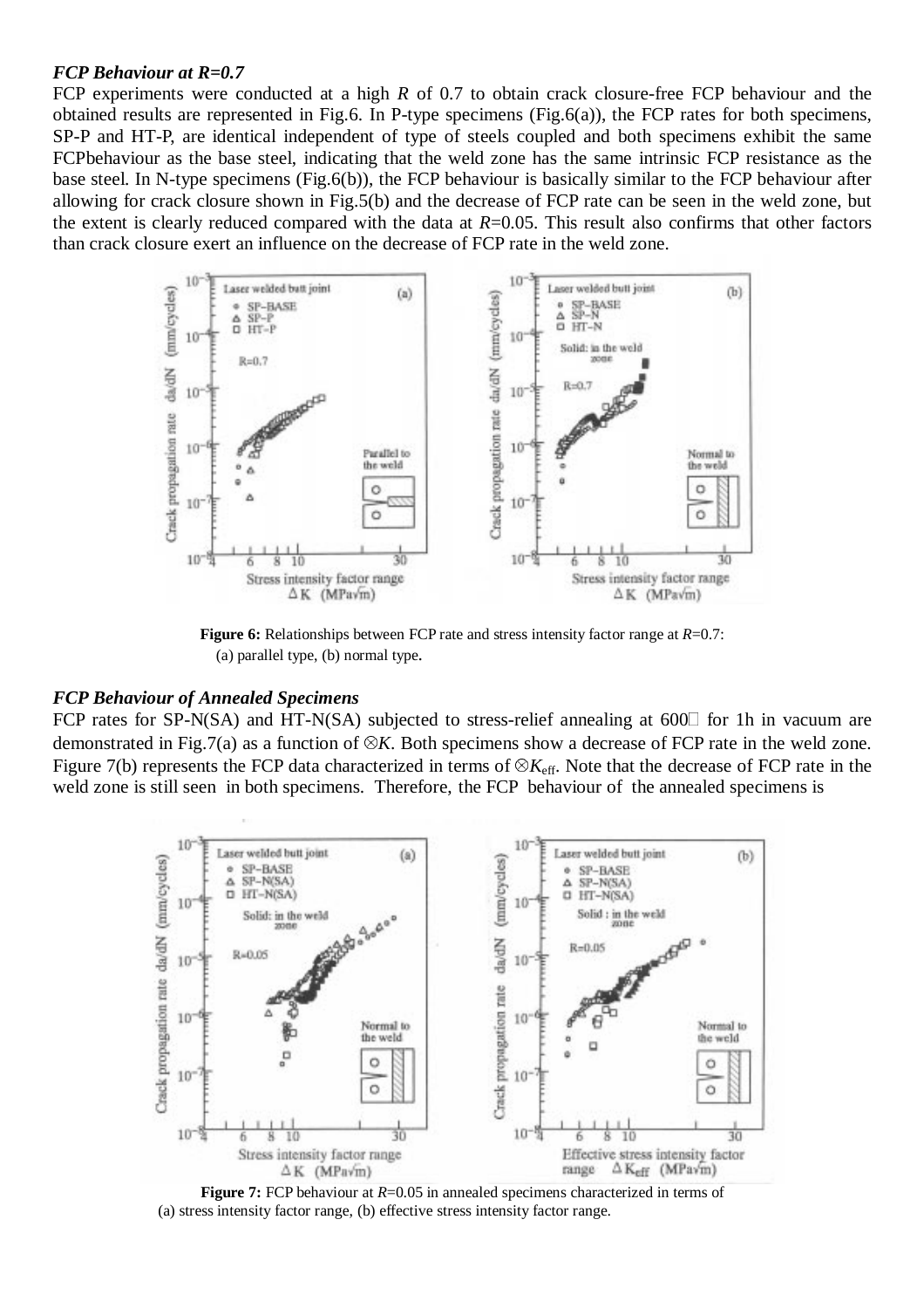basically the same as that of the as-welded specimens, indicating that residual stress is not responsible for the decrease of FCP rate in the weld zone.

# *Fractography*

SEM examination of fracture surfaces in the base steel (SP-BASE) revealed that predominant fracture mode was ductile transgranular regardless of  $\mathcal{X}$ . At *R*=0.05, cracks in P-type specimens, SP-P and HT- P, initially grew in the weld bead, but deviated gradually after a certain distance and thereafter grew in the heat affected zone (HAZ) (SP plate side in HT-P). The fracture surface appearances are represented in Fig.8, showing that the fracture mode is transgranular in the weld bead, while transgranular with a large fraction of intergranular fracture in HAZ. At *R*=0.7, cracks grew in the weld bead and the fracture mode was transgranular regardless of  $\otimes K$ .



**Figure 8:** SEM micrographs of fracture surfaces in a parallel type specimen, SP-P,  $(R=0.05)$ : (a) weld bead, (b) heat affected zone (HAZ).





**Figure 9:** SEM micrographs of fracture surfaces in as-welded normal type specimens (*R*=0.05): (a), (b) and (c) are fracture surfaces in SP plate, in weld zone and in SP or HT plate, respectively.

Figure 9 shows SEM micrographs of fracture surfaces in the as-welded N-type specimens, where (a), (b) and (c) indicate fracture surfaces in SP plate before cracks reach the weld zone, in the weld zone, and in SP plate or HT plate after cracks grew across the weld zone, respectively. In SP-N, ductile transgranular fracture is predominant mode in the weld zone, but mixed mode of transgranular and intergranular fracture can be seen in SP plate. On the contrary, HT-N reveals mixed mode of transgranular and intergranular fracture in SP plate, while transgranular fracture in the weld zone and in HT plate. The same features were confirmed in the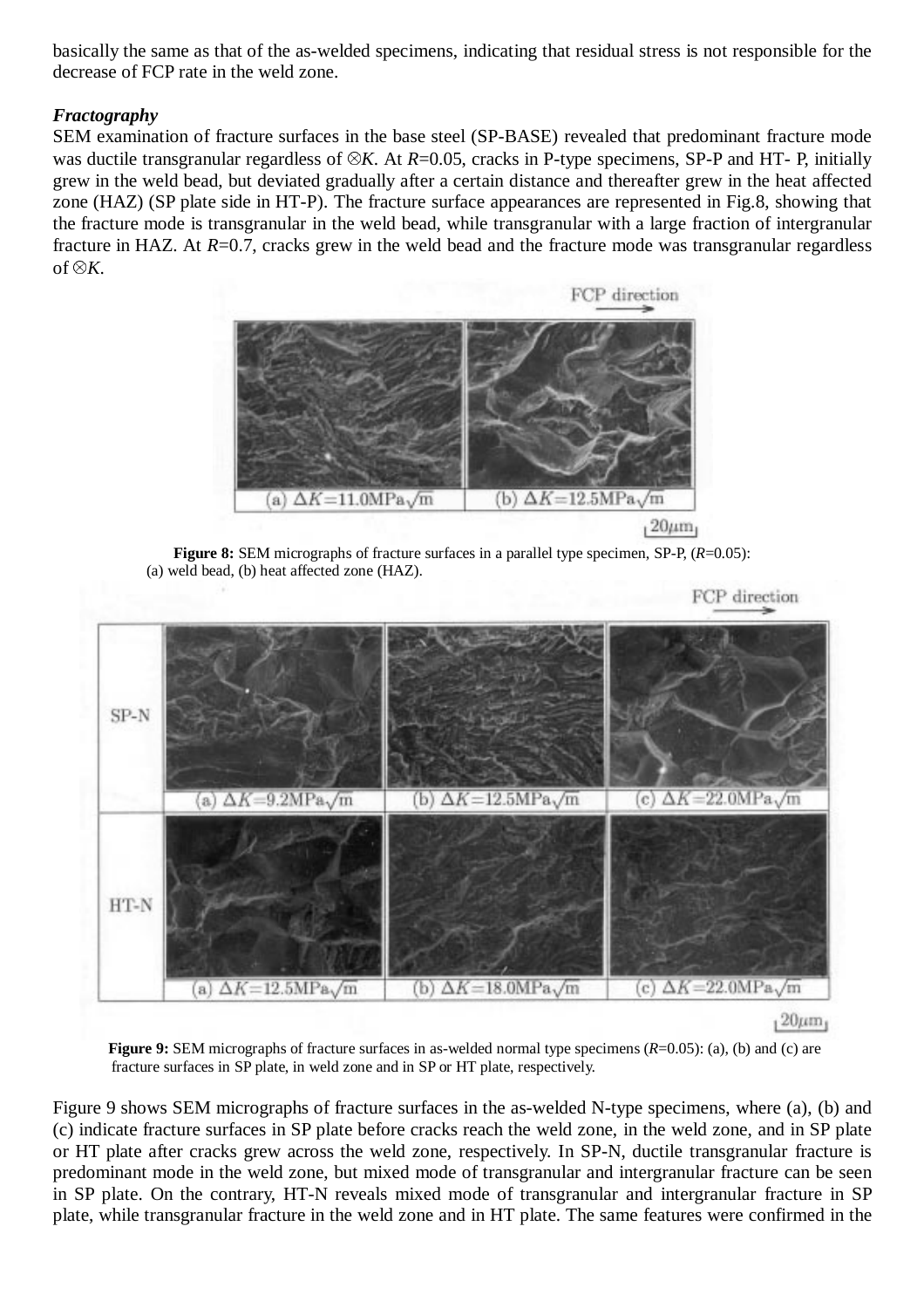annealed specimens and in the as-welded specimens at *R*=0.7.

Figure 10 shows the fraction of intergranular fracture as a function of crack length in all N-type specimens tested, where the hatched area in the figure represents the weld zone. As shown in Fig.9, no intergranular fracture is seen in the weld zone and in HT plate, while a relatively large fraction of intergranular fracture is observed in SP plate.



**Figure 10:** Fraction of intergranular fracture as a function **Figure 11:** Changes in FCP rate and hardness with of crack length in normal type specimens. crack length in normal type specimens.



## **DISCUSSION**

## *FCP Resistance Parallel to the Weld Line*

After allowing for crack closure, the FCP behaviour of P-type specimens was identical independent of type of steels coupled, which was also the same as that of the base steel. In addition, this was confirmed in crack closure-free FCP behaviour obtained at a high stress ratio. Therefore, the difference in apparent FCP resistance seen in Fig.3(a) may be attributed to crack closure induced by residual stress and thus it is concluded that the weld bead has the same intrinsic FCP resistance as the base steel.

# *FCP Resistance Normal to the Weld Line*

As shown in Fig.2(b), tensile residual stresses existed around the weld zone and the FCP behaviour of the annealed specimens was basically the same as that of the as-welded specimens. These results clearly indicate that residual stress is not responsible for the decrease of FCP rate in the weld zone. Furthermore, the decrease of FCP rate was still seen in the FCP behaviour after allowing for crack closure and in the crack closure-free FCP behaviour at *R*=0.7. Therefore, other factors than crack closure should be considered in explaining the decrease of FCP rate in the weld zone.

Figure 11 shows the changes in FCP rate and hardness as a function of crack length. As described previously, the decrease of FCP rate is seen in the weld zone, which corresponds to the increase in hardness. Therefore, it is assumed that the actual driving force at the crack tip would be reduced when cracks grow within the weld zone, because the plastic zone size at the crack tip becomes small due to the increase of yield stress with increasing hardness.

The decrease of FCP rate in the weld zone might be attributed to the sudden change in fracture mechanism from the mixed mode of transgranular and intergranular fracture to the transgranular fracture mode. However, it does not appear to be the cause for the decrease of FCP rate, because FCP rates of SP plate with intergranular fracture mode were almost the same as those of the base steel (SP) with transgranular fracture mode, indicating that FCP rates are insensitive to the change in fracture mechanism.

It should be emphasized that intergranular fracture was seen only in SP plate of the welded specimens. No intergranular fracture was observed in the unwelded base steel (SP), thus it was thought that SP plate of the